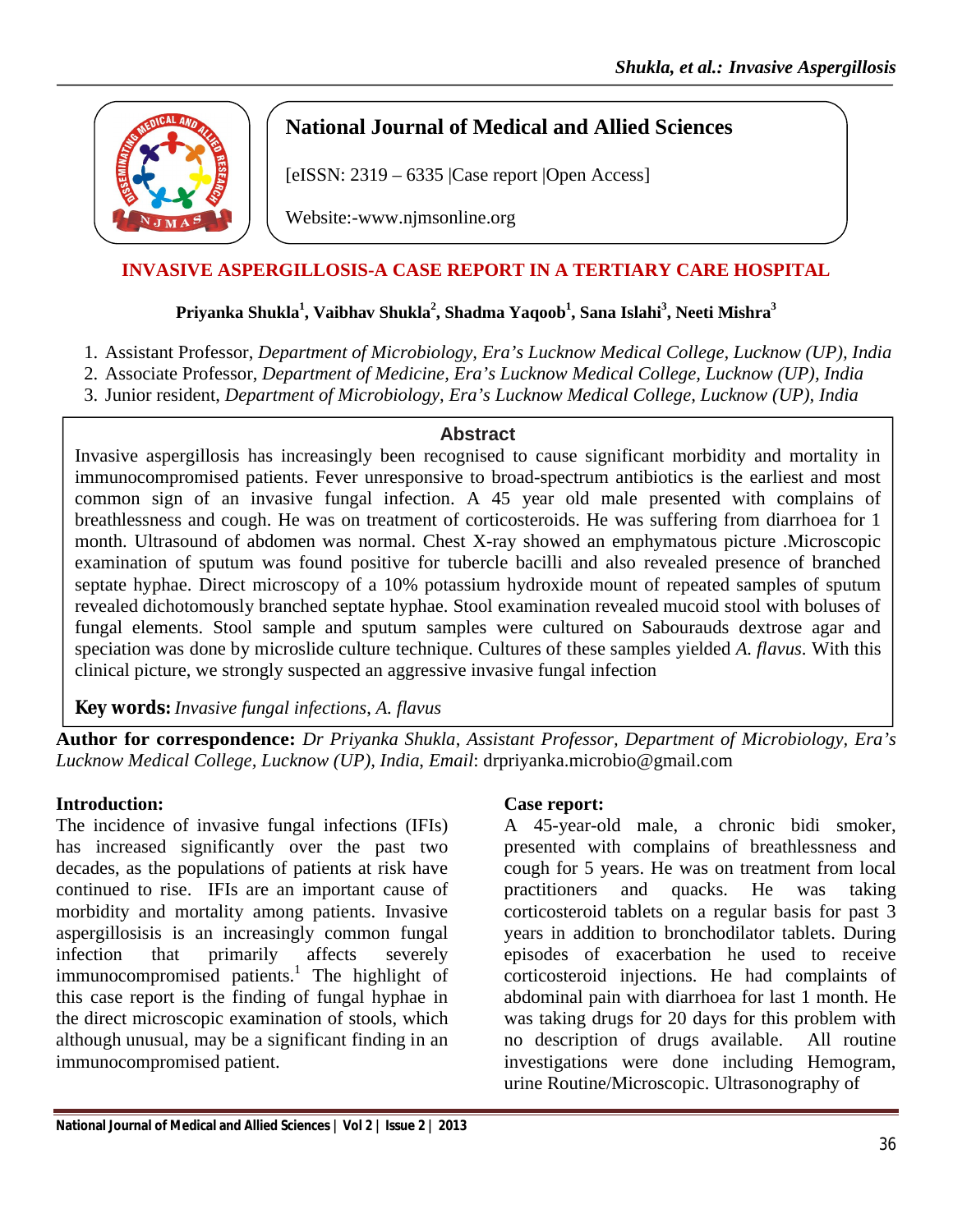whole abdomen and chest X ray were also done. The complete blood count, KFT, LFT and urine examination were found to be normal. Ultrasound of abdomen was also normal. Chest X-ray showed an emphymatous picture .Microscopic examination of sputum was done by Ziehl Neelsen Staining and it was found positive for tubercle bacilli and also revealed presence of branched septate hyphae. Direct microscopy of a 10% potassium hydroxide mount of repeated samples of sputum revealed dichotomously branched septate hyphae. Stool examination revealed mucoid stool with 8-10 WBC/HPF and no enthropathogenic bacteria. Stool sample and sputum samples were cultured on Sabourauds dextrose agar. Further speciation was done by microslide culture technique. Cultures of these samples yielded A. flavus. With this clinical picture, we strongly suspected an aggressive invasive fungal infection.

# **Fig: Aspergillus sps under 40 x power of microscope (LCB mount from culture on SDA)**

# **Discussion:**

In the past aspergillus was considered as a weak pathogen and cases of disease in immunocompetent host were regarded as scientific curiosity. More recently with increase in the number of immunosupressed patients, aspergillus became the most common pathogenic mould worldwide.<sup>1</sup> As invasive Aspergillus infections are usually acquired by inhalation of Aspergillus conidia, symptoms of a pulmonary infection such as cough, rales and marked pleuritic chest pain can be noted early in the course, whereas hemoptysis typically comes late after neutrophil recovery. Aspergillus infections of the upper respiratory tract may also involve the nasal cavity or sinuses resulting in nasal obstruction, epistaxis, facial pain, periorbital swelling and even palate destruction .

Invasive gastrointestinal aspergillosis is a highly lethal and rapidly progressive opportunistic infection that characteristically affects the

**National Journal of Medical and Allied Sciences | Vol 2 | Issue 2 | 2013** 

immunocompromised host, resulting in high degree of morbidity and mortality.2 *Aspergillus* species are ubiquitous fungi consistently documented as some of the most prevalent airborne molds. Conidia of *Aspergillus* species are often found in fireproofing or building material and are dispersed by ventilation systems into indoor air, including air within hospitals. Infection is usually initiated by inhalation of airborne conidia. <sup>3</sup> The most common portal of entry is the respiratory system. *Aspergillus fumigatum* is the most prevalent fungal pathogen responsible for fatal invasive aspergillosis. In an immunosupressed host, the infection may present as allergic sinusitis, bronchitis or localized pulmonary infection superimposed on underlying chronic lung disease. It is rarely a primary cutaneous lesion in immunocompetent patients.<sup>4</sup> Risk factors for invasive aspergillosis are categorized into 5 major groups:1) neutropenia, 2)hematopoietic stem cell transplantation, 3) solid organ transplantation, 4) AIDS, and 5) chronic granulomatous disease. Invasive aspergillosis is an increasingly common fungal infection that primarily affects severely immunocompromised patients, those receiving high-dose corticosteroids, or broad-spectrum antibiotics. <sup>5</sup> The most common symptoms of invasive aspergillosis are non-specific and include: fever, chest pain, cough, malaise, weight loss and dyspnoea. However, approximately 41% of patients with invasive aspergillosis have no respiratory symptoms and corticosteroids treated patient frequently do not have elevated temperature. <sup>6</sup> The continued use of antibiotics and subsequent use of steroids only worsened the disease course. Others emerging risk factors include use of corticosteroids even for short periods, COPD and cirrhosis of the liver.<sup>7</sup> Most fungi are ubiquitous soil inhabitants and India, with its dusty atmosphere along with a warm and humid climate, offers an ideal environment for a wide variety of fungal infections. A high prevalence is expected in Indian hospitals where construction activities continue in the hospital vicinity without the use of any impervious barrier. Aspergillus infection is mainly acquired by inhalation. Invasive aspergillus infection mainly affects the lungs and sinuses.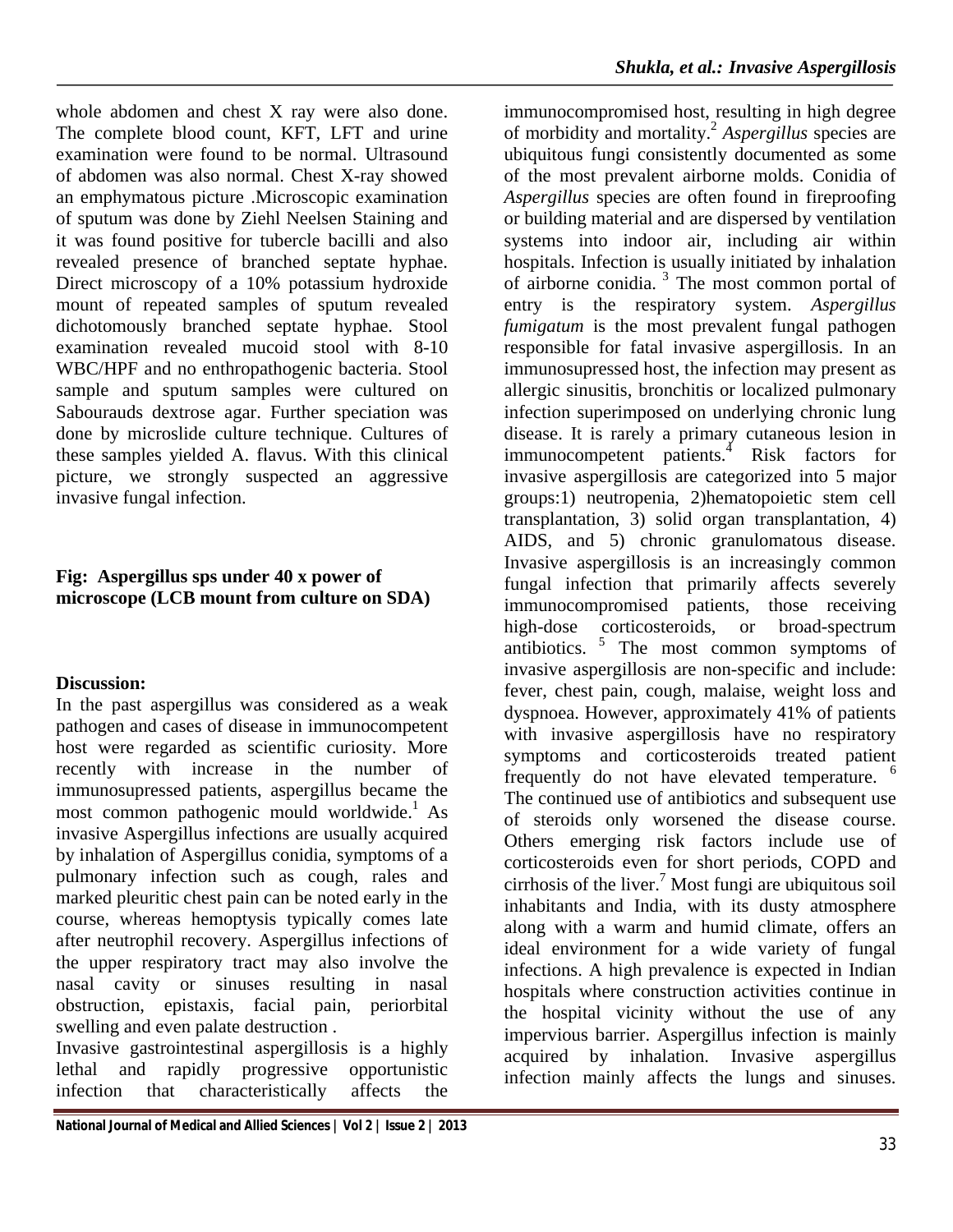Aspergillus is a saprophytic fungus that has rarely any adverse effect in immunocompetent individuals, since the inhaled conidia are eliminated relatively efficiently by innate immune mechanisms but can cause severe invasive infections in immunocompromised hosts.<sup>7</sup> Invasive pulmonary aspergillosis accounts for 90-98% of invasive infections. Extra-pulmonary aspergillosis may be present in 25-60% of these cases. The respiratory tract is the most common site of involvement, and when the GIT is involved, it is most often in the form of a secondary dissemination. The most common portal of entry is the respiratory system  $8$ The major predisposing factors for development or progression to invasive aspergillosis are: deficiency of agglutinating surface surfactant proteins and C3, C5 complement factors, inhibition of anticonidial macrophageal activity, thrombocytopenia and neutropenia, low count of CD4 + T lymphocytes or failure to produce IL (interleukin)- 12, INF

#### **References:**

- 1. Topley & Wilson's Microbiology and Microbial Infections. Edited by Padhya AA, Weitzman I. The Dermatophytes, Vol. 4 Medical Mycology, Arnold, London,  $10^{th}$  Ed.
- 2. Schwartz S, Thiel E. Clinical presentation of invasive aspergillosis. Mycoses. 1997;40  $(2):21-4.$
- 3. Chander Jagdish.Text Book of Mycology,<sup>3rd</sup> Ed. Clinical Micology,1st Edition,Text Book of Mycology
- 4. Cornet M, Mallat H, Somme D, et al. Fulminant invasive aspergillosis in immunocompetent patients-Two case report. Clin Microbiol Infect. 2003;9(12):1224– 1227.
- 5. Maschmeyer G, Haas A, Cornely OA. Invasi ve aspergillosis: epidemiology, diagnosis and management in immunocompromised patients. Drugs 2007; 67:1567-1601.
- 6. Enoch DA, Ludlam HA and Browndoi NM. Invasive fungal infections: a review of

(interferon) or TNF (tumour necrosis factor), prolonged antibiotic or steroids therapy. <sup>9-13</sup>

#### **Conclusion:**

Invasive aspergillus infections in adults are an increasing cause for mortality throughout the world. Invasive fungal infections commonly affect those who are immunocompromised, on immunosuppressive drugs or on broad spectrum antibiotics. Invasive aspergillosis has increasingly been recognised to cause significant morbidity and mortality in immunocompromised patients. Fever unresponsive to broad-spectrum antibiotics is the earliest and most common sign of an invasive fungal infection. The recognition of symptoms associated with invasive aspergillosis in patients at risk should prompt further diagnostic procedures, as an early diagnosis and immediate institution of antifungal therapy might improve the treatment outcome in this life-threatening condition.

Competing Interest: None declared Funding: Nil

> epidemiology and management options. J Med Microbiol 2006; 55(7): 809-818.

- 7. Karim M, Alam M, Shah AA, Ahmed R, Sheik H. Chronic invasive aspergillosis in apparently immunocompetent hosts. Clinc Infect Dis. 24:723–733.
- 8. Aleksenko A and Gyasi RK. Disseminated Invasive Aspergillosis Ghana Med J. 2006; 40(2): 69–72.
- 9. Braedel S, Radsak M, Einsele H, Latge JP, Michan A, Loeffler J et al. AspergiIlus fumigatus antigens activate innate immune cells via toll-like receptors 2 and 4. Br J Haematol. 2004;125(3):392–399.
- 10. Philippe B, Ibrahim-Granet O, Prevost MC, et al. Killing of aspergillus fumigatus by alveolar macrophages in mediated by reactive oxidant intermediates. Infect Immun. 2003;71(6):3034–3042.
- 11. Ibrahim-Granet O, Philippe B, Boleti H, Boisvieux-Ulrich E, et al. Phagocytosis and intercellular fate of aspergillus fumigatus